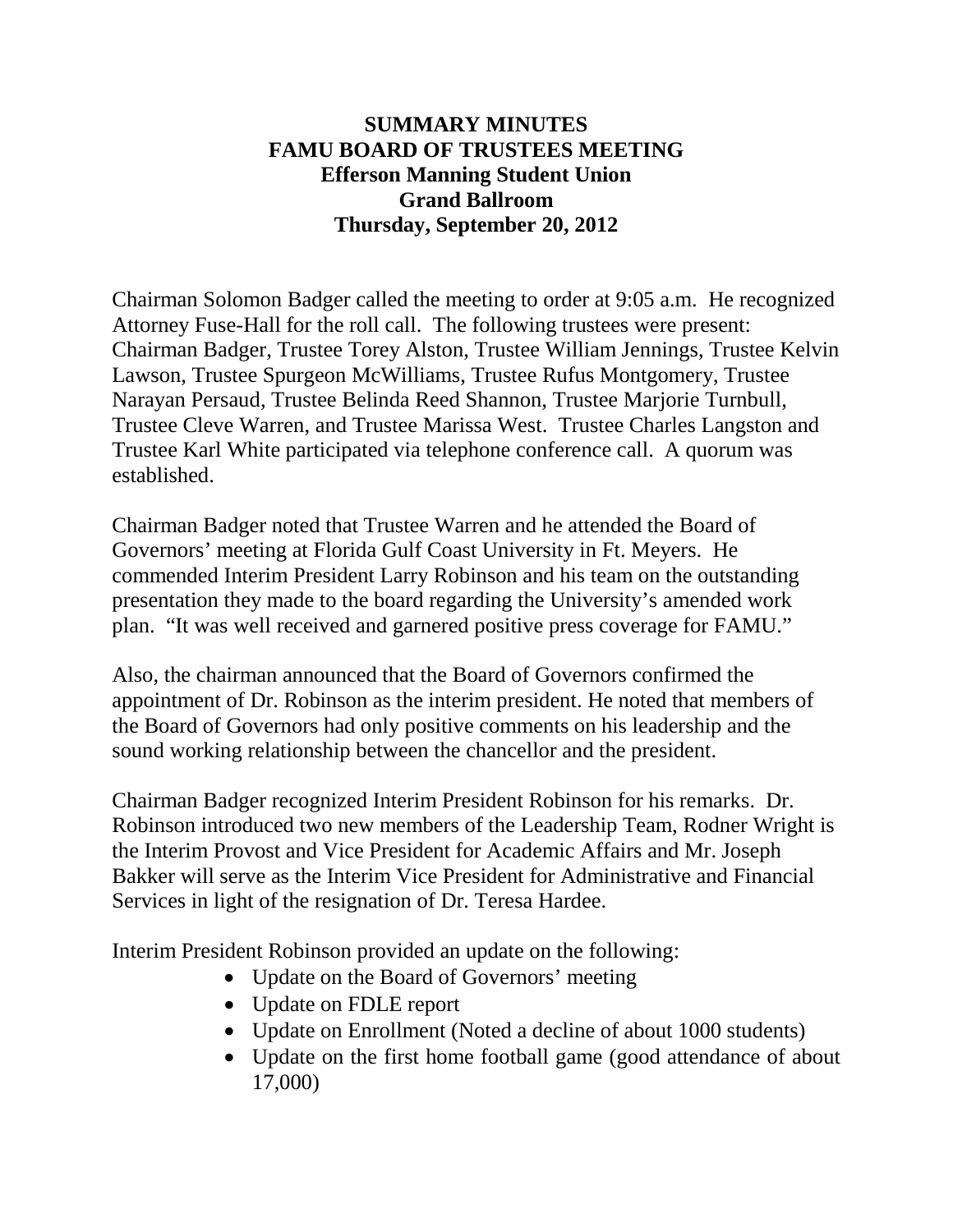- Notable Achievements
- Anti-Hazing Town Hall Meeting will occur this afternoon in Lawson Center

Chairman Badger thanked Dr. Robinson for his report.

# **EQUITY REPORT**

The chairman recognized Trustee Marjorie Turnbull for presentation of the Equity Report, which was mailed to the board members earlier. She noted that each year the University files an Equity Accountability Report with the Board of Governors. This year's report is based upon data for the 2010-2011 academic year. It includes information regarding equity policies, academic reviews, student services assessment, gender equity in athletics, employment and tenure. The purpose of the report is to show that the University doesn't discriminate against individuals based on certain protected classes.

She mentioned highlights in a few areas such as:

- Full-time, first-time in college (FTIC) enrollment
- Full-time, Florida Community College transfers
- Retention of full-time FTIC students
- Full-time FTICs entering Fall 2004
- Bachelor Degrees awarded
- Doctoral Degrees awarded
- First professional degrees awarded.

Trustee Turnbull remarked that, "In light, of some of the decreases, the University has developed several strategies to address the implications of this data." She mentioned several strategies such as:

- Upgrading the technological infrastructure to offer distance learning programs;
	- o By 2013, a total of three (3) programs will be offered on-line;
	- o On-line programs will provide additional access to students and make programs more cost-effective to students;
- Increase student participation in  $1<sup>st</sup>$  and  $2<sup>nd</sup>$  Year Experience programs;
- Enhance faculty/advisor development and utilization of technology to assist in monitoring student progress;
- Establish a mandatory freshman course curriculum specific colloquium, a Freshman Seminar Series, and establish a Student Success Committee;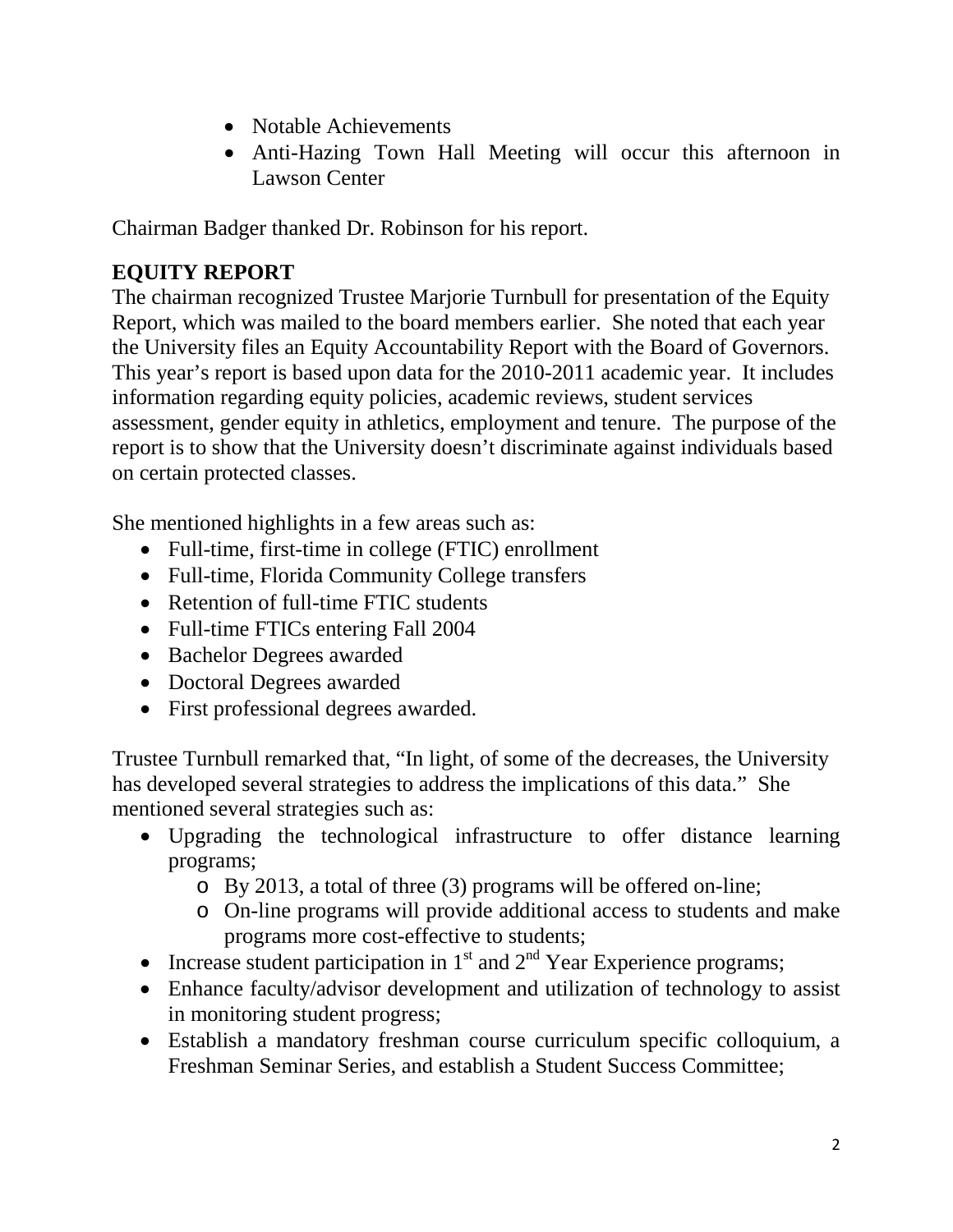- Develop effective and targeted methodologies and procedures for academic advisors to utilize; as well as
- Use Tuition Differential Accounts to assist students with a demonstrated need, and reduce class sizes, when appropriate, in order to retain and graduate students.

The report noted that during the 2011-12 academic year, the Athletic Department was not cited for any irregularities or areas of non-compliance, as it relates to Title IX and Gender Equity. Also, additional data showed that a diverse group of faculty members applied for and were granted tenure.

Trustee Turnbull noted that "the University remains committed to equity in all arenas. All divisions within the University operate in an equitable manner without regard to race, religion, color, age, disability, sex, marital status, national origin, veteran status, and sexual harassment, as prohibited by state and federal statutes."

## **Trustee Turnbull moved that the Board of Trustee approve the Equity Report for 2010-11. Trustee Shannon seconded the motion and it carried.**

### **RESOLUTION NAMING AUTHORIZED SIGNATORIES**

Chairman Badger recognized Trustee Rufus Montgomery for the presentation of the Resolution Naming Authorized Signatories.

Trustee Montgomery noted that since Vice President and Chief Financial Officer (CFO), Dr. Teresa Hardee, will officially leave the University on September 27, 2012, the board needs to change the banking signatories. The President has named Mr. Joseph Bakker as the Interim Vice President for Administrative and Financial Services and CFO. This resolution designates the authorized signatories commencing September 28, 2012. The board recently approved a similar request when Dr. Robinson was confirmed as the Interim President.

**Trustee Montgomery moved approval of the resolution to designate Interim President—Larry Robinson,**

**Interim Vice President for Administrative and Financial Services and CFO—Joseph Bakker, and**

**Assistant Vice President/Controller—William Featherstone as the University employees authorized to sign checks on behalf of the University and that each such check be signed by the Interim President and at**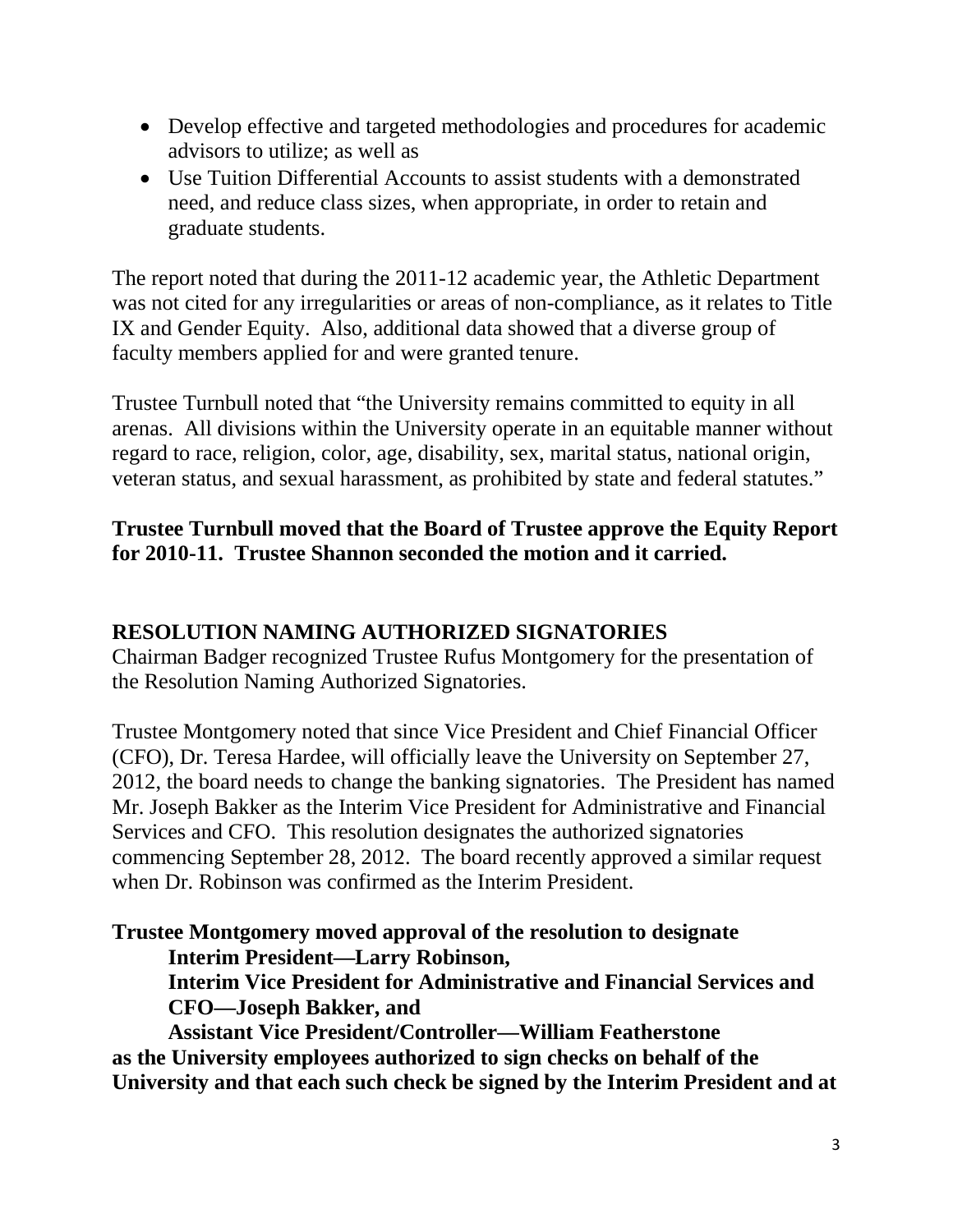**least one of the other authorized signatories listed above. Trustee West seconded the motion and it carried.**

## **PRESIENTIAL SEARCH COMMITTEE**

Chairman Badger recognized Trustee Spurgeon McWilliams for the report of the Presidential Search Committee.

Trustee McWilliams reported that the presidential search process is well underway and he highlighted the work of the subcommittees to date since the last presidential search update on August  $27<sup>th</sup>$ :

### **Marketing & Communications Subcommittee:**

- Subcommittee Members are: Mr. Torey Alston, Chair; Dr. Narayan Persaud; Mr. Tommy Mitchell, President of the National Alumni Association.
- Met four times (August 30, September 6, September 12 and September 19).
- Worked with staff to develop a website which will launch on October 6.
- Subcommittee members have alerted some constituents (faculty and alumni) that input will be solicited.
- Identified dates for two public forums: Thursday, October 11 from 6-8:00 p.m. in Tallahassee and Saturday, October 27 from 10:00 a.m. until noon.

### **Qualifications & Criteria Subcommittee**

- Subcommittee Members are: Atty. Belinda Reed Shannon, Chair; Mrs. Marjorie Turnbull; and Mr. Karl White
- Met twice (August 30, September  $6<sup>th</sup>$ ).
- Developed and reviewed the Invitation to Negotiate (ITN) for soliciting responses from Executive Search Firms.
- Identified potential search firms to receive the ITN to as well as posted on state and campus websites.
- Posted the ITN on Friday, September  $7<sup>th</sup>$  with a closing date of September  $28<sup>th</sup>$ .

### **Compensation Subcommittee**

- Subcommittee Members are: Gov. Elizabeth Webster, member of the SUS Board of Governors, Chair; Dr. Spurgeon McWilliams, and Ms. Marissa **West**
- Met once (September 10)
- Received a report on previous presidential compensation negotiations from Trustee William Jennings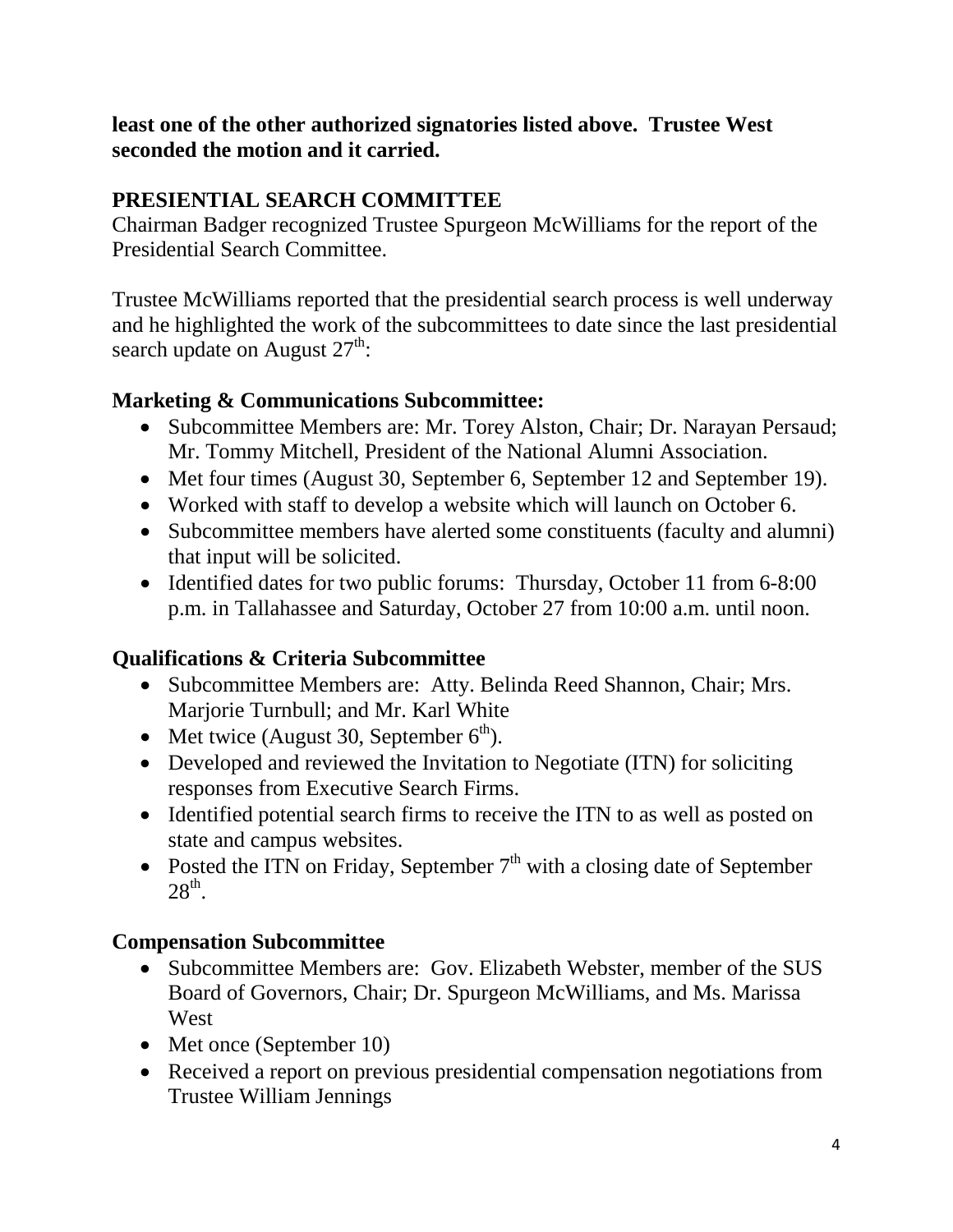- Reviewed information about SUS Presidents salaries; and
- Asked staff to collect similar information about peer institutions.

The Presidential Search Committee WILL NOT meet today as noted in the newspaper. The search committee will inform the board of the next scheduled meeting.

Following the report several trustees inquired about the search. Trustee Lawson asked how qualifications would be determined and urged the members to consider non-academicians. He noted that there are a number of presidential searches underway nation-wide.

Trustee Alston thanked the search committee members, board members and the search leadership for their input regarding the stakeholder survey. Trustee Warren inquired about the process for the subcommittee reports. Trustee Alston responded that his understanding is the subcommittee solicits input from the board. No decisions have been made. The Marketing and Communications Subcommittee will collect and compile information and turn it over to the Qualifications and Criteria Subcommittee for massaging.

Trustee Turnbull asked if the collected responses from stakeholders is the same format for the survey as for the forums.

Trustee Lawson inquired about the overall timeline. Trustee Karl White responded that the overall timeline is to have a president in place for the next academic year. "As an intermediate step, get the search firm in place within the statutory constraints." He noted that the search committee doesn't have a complete set of dates; but, the "end point is to have someone by the start of the fall semester."

Trustee Shannon noted that since the trustees asked for a search firm, her subcommittee is working to secure such a firm and that a definitive timeline at this point is a bit premature.

Trustee Jennings noted that in the past, he thought the qualification and leadership statement were developed in a broad view. The data should come back to the Board of Trustees through the search committee and he noted the process will take time. He noted that the previous search looked at candidates from the public and private sectors; but, that the search consultant was told that "we wanted someone from academia; but, if we saw someone from the public or private sector, we'd like to see them." A lot of the questions will be addressed by the Search firm. Trustee Jennings noted that two critical steps are to get the data, through the search committee and to identify the search firm.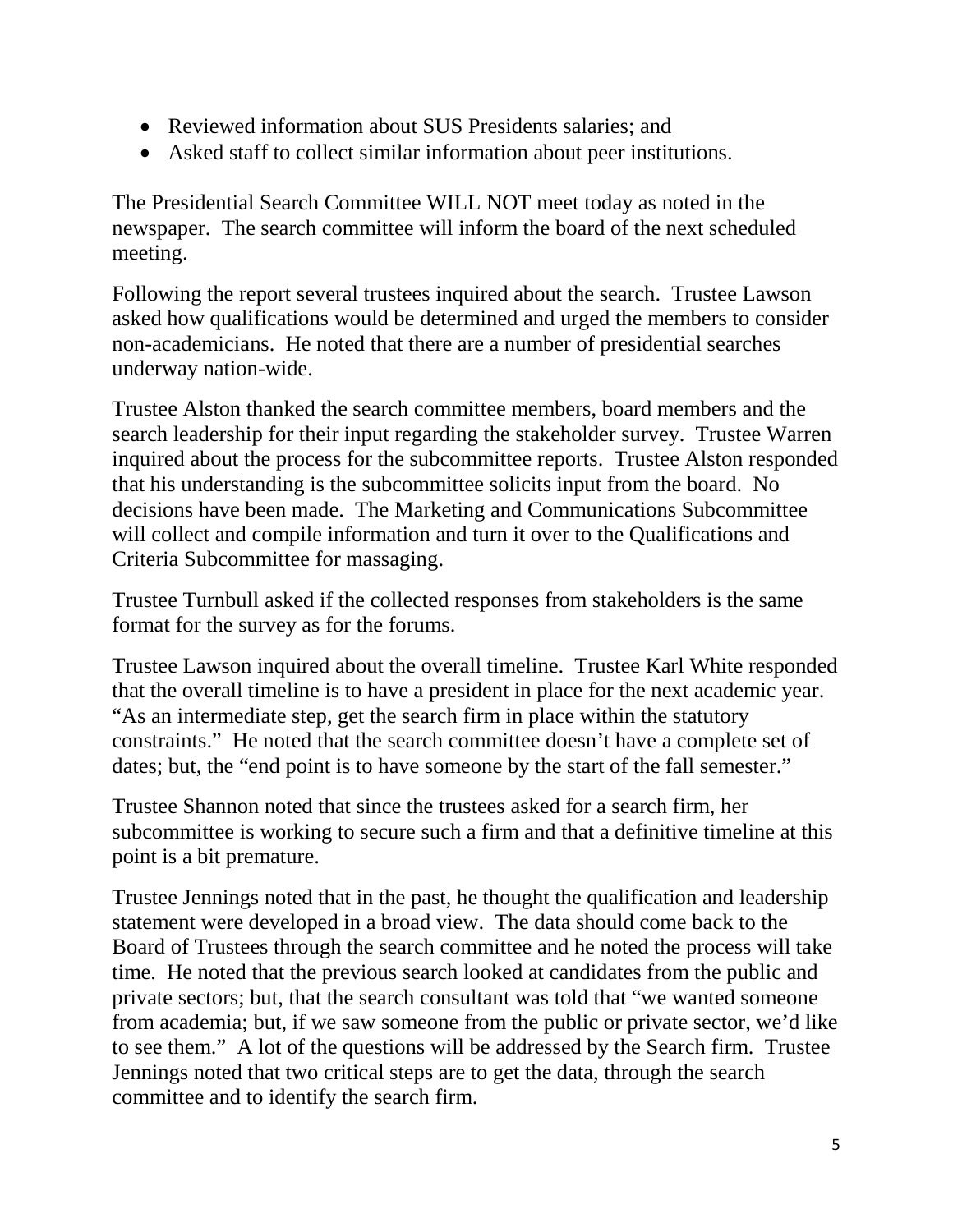Trustee Alston noted that a recommended visionary statement was mentioned at the search committee meeting. He noted that milestones could be placed on the website.

There was lengthy discussion about the timeline. Trustee Shannon noted that a timeline is noted in the Invitation to Negotiate (ITN) issued for proposals from Executive Search firms. She asked the staff to circulate that timeline to the members of the board. Trustee White assured the members that data collected from stakeholders would be provided to the board as well as a detailed timeline at the appropriate time.

Chairman Badger, as a point of personal privilege, commended this committee for their prompt and steady work on the search. "They are moving and we look forward to their continued updates."

#### **RESIDENCE HALL (800-bed) PROJECT**

Chairman Badger recognized Attorney Avery McKnight and Guy Haggert for the update on the Residence Hall project and the letter from legal counsel that was shared with the board members. Attorney McKnight asked Mr. Sam Houston to make the presentation. Mr. Houston presented an overview of the status of the project.

Following Mr. Houston's presentation, trustees inquired about questions of fact. Attorney McKnight noted that in light of potential litigation, he suggested that questions be answered by Premier Construction that is "here with their legal counsel." There was discussion about adhering to the request of legal counsel. Further, Trustee White reminded the trustees that at the last board meeting, the Audit Committee was asked to review the history of this project "so it might also just be a bit premature to get all of the history anyway."

Attorney Chris McRae, representing Premier, noted that there will be no litigation. The board continued to discuss the review process by the Division of Audit and Compliance. Trustee McWilliams noted that there are two questions for the review:

- 1. How did the discussion move from \$35 million to \$40 million in terms of the bid; and
- 2. How do we move from having a facility ready for occupancy in fall 2013 to fall 2014?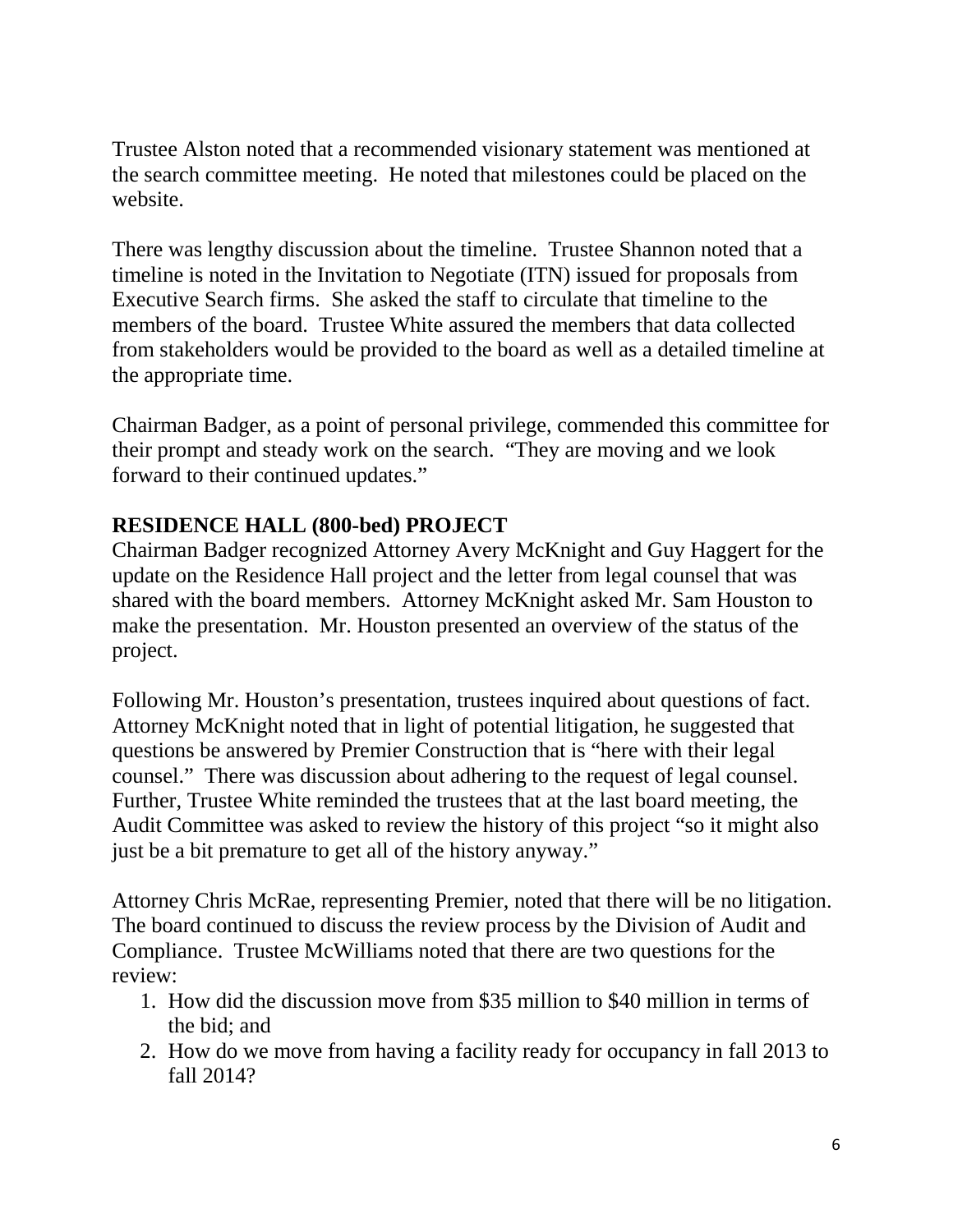Trustee Turnbull noted that it may be useful to review the decision process. Vice President Givens noted that he was asked to evaluate the processes that resulted in a 37% price increase.

Trustee Warren noted that there was an unanimous vote by the board to dismiss the contractor; therefore, the only question for him is the efficacy in the process of selecting any new contractor for this project.

Trustee Alston inquired if there was a financial impact going forward. Mr. Houston responded that he did not anticipate any change orders; but, he noted the presence of a contingency fund.

Trustee Lawson noted the need for re-opening the bid process; Trustee Jennings reminded the board that there is a bid "on the street" and that stopping that process could lead to incurred costs. Further, he noted there may be a need for a joint Audit and Facilities Committee meeting.

Trustee Montgomery asked for the Interim President's position on this matter that he questioned over a year ago. Interim President Robinson noted that upon entering the position, this matter came to his attention. "I thought it was appropriate to bring a recommendation to the Board that we need to proceed in a different direction." He noted that he was confident with the work of other stakeholders such as bond finance, the Office of the Board of Governors, presence of a project manager to oversee the day-to-day process and others safeguards are in place to ensure that this project is consistent with other SUS projects of similar scope. We have secured financing and "we have the resources to get it done."

Chairman Badger recessed the meeting for ten minutes.

Upon returning from the recess, the chairman recognized Trustee Persaud who stated that he congratulated Dr. Robinson on his confirmation and requested a plan of dealing with the issues facing "us right now." He asked Dr. Robinson to work with the faculty to move the University forward.